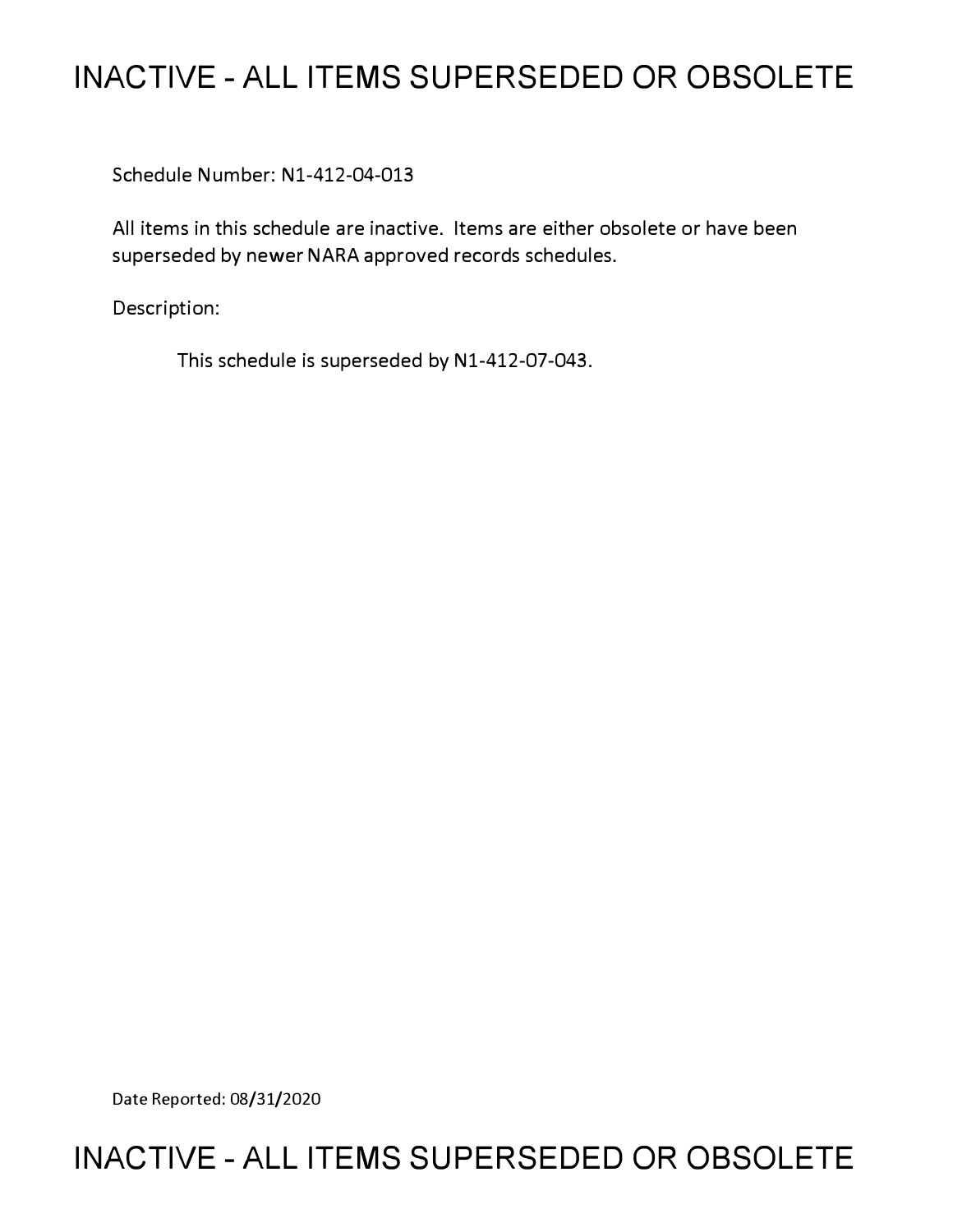|                                                                                | <b>REQUEST FOR RECORDS DISPOSITION AUTHORITY</b>                                                                                                                                                                                                                                                                                                                                                                              | <b>LEAVE BLANK (NARA use only)</b> |                                              |                     |                                                                                                                                                                                                                         |
|--------------------------------------------------------------------------------|-------------------------------------------------------------------------------------------------------------------------------------------------------------------------------------------------------------------------------------------------------------------------------------------------------------------------------------------------------------------------------------------------------------------------------|------------------------------------|----------------------------------------------|---------------------|-------------------------------------------------------------------------------------------------------------------------------------------------------------------------------------------------------------------------|
| (See Instructions on reverse)                                                  |                                                                                                                                                                                                                                                                                                                                                                                                                               |                                    | <b>JOB NUMBER</b>                            |                     |                                                                                                                                                                                                                         |
| TO: NATIONAL ARCHIVES and RECORDS ADMINISTRATION (NIR)                         |                                                                                                                                                                                                                                                                                                                                                                                                                               |                                    | $71 - 412 - 04 - 13$<br><b>DATE RECEIVED</b> |                     |                                                                                                                                                                                                                         |
| WASHINGTON, DC 20408                                                           |                                                                                                                                                                                                                                                                                                                                                                                                                               |                                    | _.<br>9-22-2004                              |                     |                                                                                                                                                                                                                         |
| 1. FROM (Agency or establishment)                                              |                                                                                                                                                                                                                                                                                                                                                                                                                               |                                    | NOTIFICATION TO AGENCY                       |                     |                                                                                                                                                                                                                         |
|                                                                                | U.S. Environmental Protection Agency                                                                                                                                                                                                                                                                                                                                                                                          |                                    |                                              |                     |                                                                                                                                                                                                                         |
| 2. MAJOR SUBDIVISION<br>Office of Prevention, Pesticides, and Toxic Substances |                                                                                                                                                                                                                                                                                                                                                                                                                               |                                    |                                              |                     |                                                                                                                                                                                                                         |
| 3. MINOR SUBDIVISION                                                           |                                                                                                                                                                                                                                                                                                                                                                                                                               |                                    |                                              |                     | In accordance with the provisions of 44<br>U.S.C. 3303a the disposition request,<br>including amendments, is approved except<br>for items that may be marked "disposition<br>not approved" or "withdrawn" in column 10. |
|                                                                                | Analytical Chemistry Laboratory                                                                                                                                                                                                                                                                                                                                                                                               |                                    |                                              |                     |                                                                                                                                                                                                                         |
|                                                                                | 4. NAME OF PERSON WITH WHOM TO CONFER                                                                                                                                                                                                                                                                                                                                                                                         | 5. TELEPHONE                       | <b>DATE</b>                                  |                     | <b>ARCHIVIST OF THE UNITED STATES</b>                                                                                                                                                                                   |
| Chris O'Donnell<br>202-566-1669                                                |                                                                                                                                                                                                                                                                                                                                                                                                                               |                                    | $12 - 19 - 04$                               |                     |                                                                                                                                                                                                                         |
|                                                                                |                                                                                                                                                                                                                                                                                                                                                                                                                               |                                    |                                              |                     |                                                                                                                                                                                                                         |
| Agencies,<br>DATE                                                              | I hereby certify that I am authorized to act for this agency in matters pertaining to the disposition of its records<br>and that the records proposed for disposal on the attached $\frac{4}{\sqrt{2}}$ page(s) are not now needed for t<br>the General Accounting Office, under the provisions of Title 8 of the GAO Manual for Guidance of Federal<br>is not required;<br>SIGNATURE OF AGENCY REPRESENTATIVE<br>his D'Annul | is attached; or<br><b>TITLE</b>    | <b>Agency Record Officer</b>                 | has been requested. |                                                                                                                                                                                                                         |
|                                                                                |                                                                                                                                                                                                                                                                                                                                                                                                                               |                                    |                                              |                     |                                                                                                                                                                                                                         |
| 7.<br><b>ITEM</b><br>NO.                                                       | 8. DESCRIPTION OF ITEM AND PROPOSED DISPOSITION                                                                                                                                                                                                                                                                                                                                                                               |                                    | 9. GRS OR<br><b>SUPERSEDED</b>               | <b>JOB CITATION</b> | 10. ACTION<br><b>TAKEN (NARA</b><br>USE ONLY)                                                                                                                                                                           |
|                                                                                | 339 - Test Method Evaluation Records                                                                                                                                                                                                                                                                                                                                                                                          |                                    |                                              |                     |                                                                                                                                                                                                                         |
|                                                                                | NSN 7540-00-634-4064<br>115-109                                                                                                                                                                                                                                                                                                                                                                                               | $w \, m \, \omega$                 |                                              |                     | STANDARD FORM 115 (REV. 3-91)                                                                                                                                                                                           |

 $\Bigg| \, ,$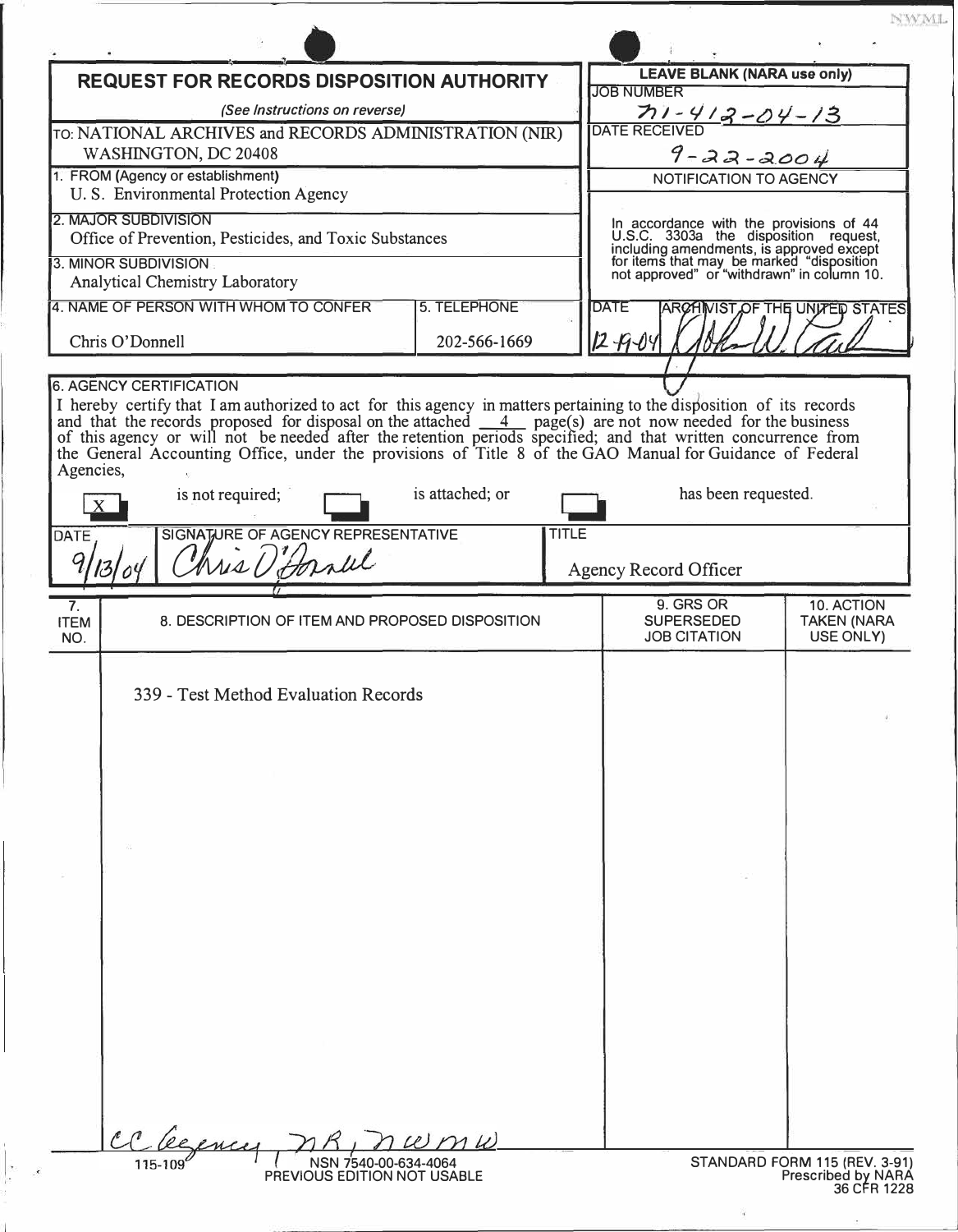

EPA@Work **National Records Management Program** 

**This schedule is under development and MAY NOT be used to retire or destroy records. If you have any questions, please contact the Records Help Desk.** 

## **EPA Records Schedule 339**

**Development:** 12/17/2003

**Title:** Test Method Evaluation Records

**Program:** Pesticides

**Applicability:** Headquarters

**Agency File Code:** PEST 339

#### **NARA Disposal Authority:**

• Pending

#### **Description:**

Includes records related to review, evaluation, modification and validation of test methods used for the analysis of environmental samples, food, feed and pesticide products. Records consist of methods and results.

#### **Disposition Instructions:**

**Item a:** Record copy of methods reports, methods and essential laboratory raw data such as chromatograms and original test method data submitted by companies

- Disposable
- Break file at end of fiscal year. Keep in office 10 years, then retire to FRC. Destroy when 25 years old.

**Item b:** Record copy of non-essential supporting documentation such as extra copies of submissions, nonreportable data, etc.

- Disposable
- Break file at end of fiscal year. Keep in office 5 years, then destroy.

**Item c:** Electronic copies created with word processing and electronic mail applications

- Disposable
- Delete when record copy is generated.

http://intranet.epa.gov/records/schedule/devel/339.htm 8/17/2004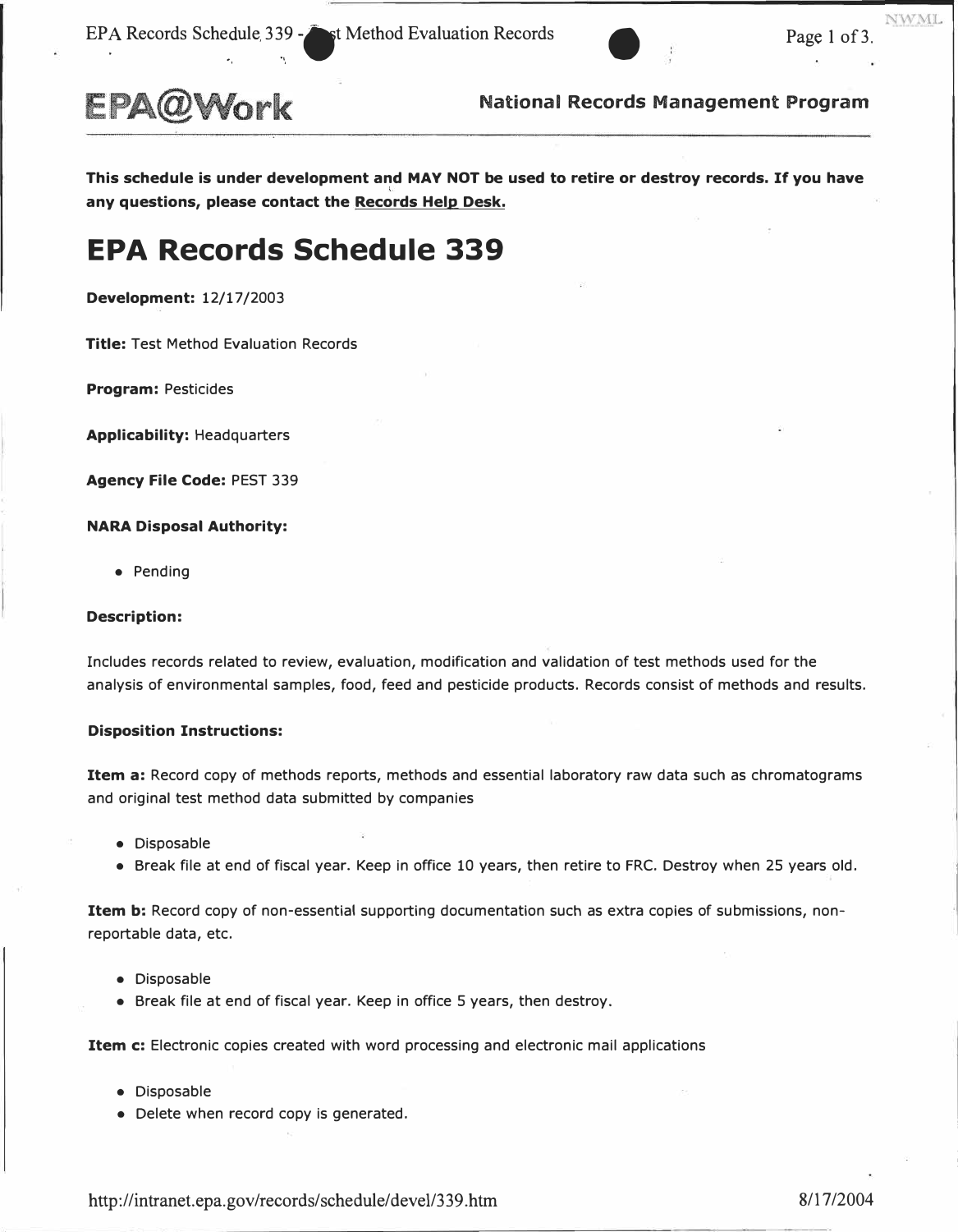**Arrangement:** Arranged sequentially by project number.

**Type of Records: Case files** 

**Format:** Electronic, Paper

**Functions Supported:** Pesticides Program

**Specific Restrictions:** 

• None

## **Specific Legal Requirements:**

### **Reasons for Disposition:**

This schedule item replaces NCl-412-85-24/28. Previous retention was 20 years for all records in this series. Retention for subitem a, methods reports, methods and essential laboratory raw data has been increased to 25 years to meet current program office needs. Retention for subitem b, supporting non-essential documentation, has been decreased to 5 years based on the expected period of time the non-essential information is useful to the program. Subitem c, for electronic copies has been added.

### **Agency-wide Guidance:**

### **Program Office Guidance:**

### **Custodians:**

Office of Prevention, Pesticides, and Toxic Substances, Analytical Chemistry Laboratory

- **Contact:** Theresa Cole
- **Mail Code:** 7503W
- **Telephone:** 410-305-2907
- **Location:** Environmental Service Center, Fort Meade, MD
- **Inclusive Dates:** 1974 present
- **Volume on Hand:**
- **Annual Accumulation:**

Office of Prevention, Pesticides, and Toxic Substances

- **Contact:** Gerry Pierce
- **Mail Code:** 7503ECB
- **Telephone:** 228-688-3217
- **Location:** Environmental Chemistry Laboratory, Stennis Space Center, MS
- **Inclusive Dates:** 1974 present
- **Volume on Hand:**

<http://intranet.epa.gov/records/schedule/>devel/339.htm 8/17/2004